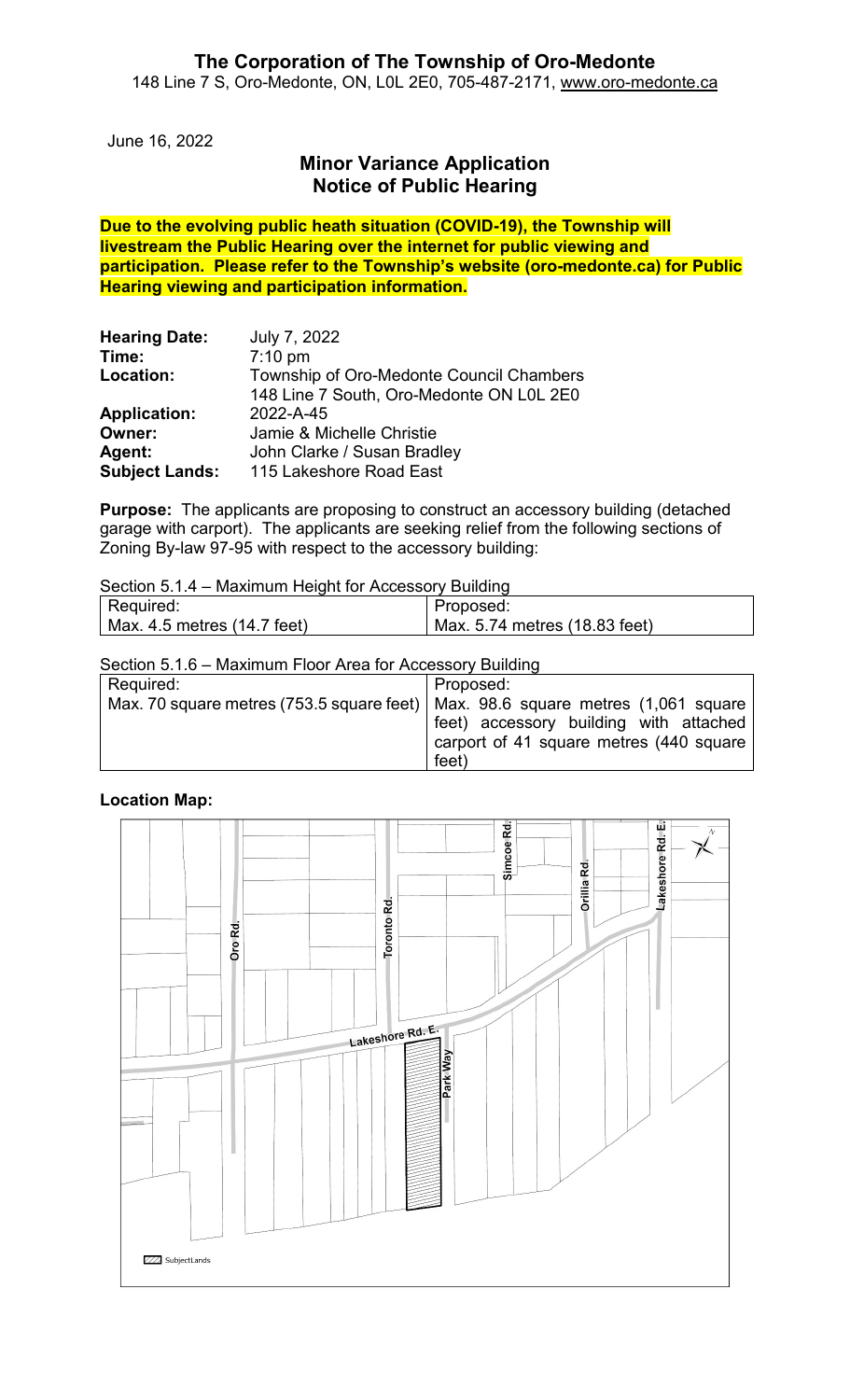#### **Have Your Say:**

Input on the application is welcome and encouraged. For specific details regarding public participation during the meeting please check the Township website at [https://www.oro](https://www.oro-medonte.ca/municipal-services/planning-information)[medonte.ca/municipal-services/planning-information.](https://www.oro-medonte.ca/municipal-services/planning-information)

Written submissions can be made by:

- 1. Emailed to *planning@oro-medonte.ca* prior to or during the Public Hearing;
- 2. Dropped in the drop box at the Township Administration Office on Line 7 South;
- 3. Faxed to (705) 487-0133; or,
- 4. Mailed through Canada Post.

If a person or public body does not make oral submissions at the public hearing or make written submissions prior to the decision on this application, and subsequently submits an appeal of the decision, the Ontario Land Tribunal (OLT) may dismiss the appeal. If you wish to be notified of the decision of the Township of Oro-Medonte in respect to the application, you must make a written request.

Individuals who submit letters and other information to Council and its advisory bodies should be aware that all information, including contact information, contained within their communications may become part of the public record and may be made available through the agenda process, which includes publication on the Township's website.

Written submissions/requests should be directed to:

Township of Oro-Medonte 148 Line 7 South Oro-Medonte, Ontario L0L 2E0 Attn: Secretary Treasurer, Development Services [planning@oro-medonte.ca](mailto:planning@oro-medonte.ca)

#### **More Information:**

For further information, please contact the Secretary-Treasurer during regular office hours Monday to Friday 8:30 a.m. to 4:30 p.m. A copy of the Staff Report will be available to the public on June 30, 2022 on the Township's Web Site: [www.oro-medonte.ca](http://www.oro-medonte.ca/) or from the Development Services Department.

Andy Karaiskakis Secretary-Treasurer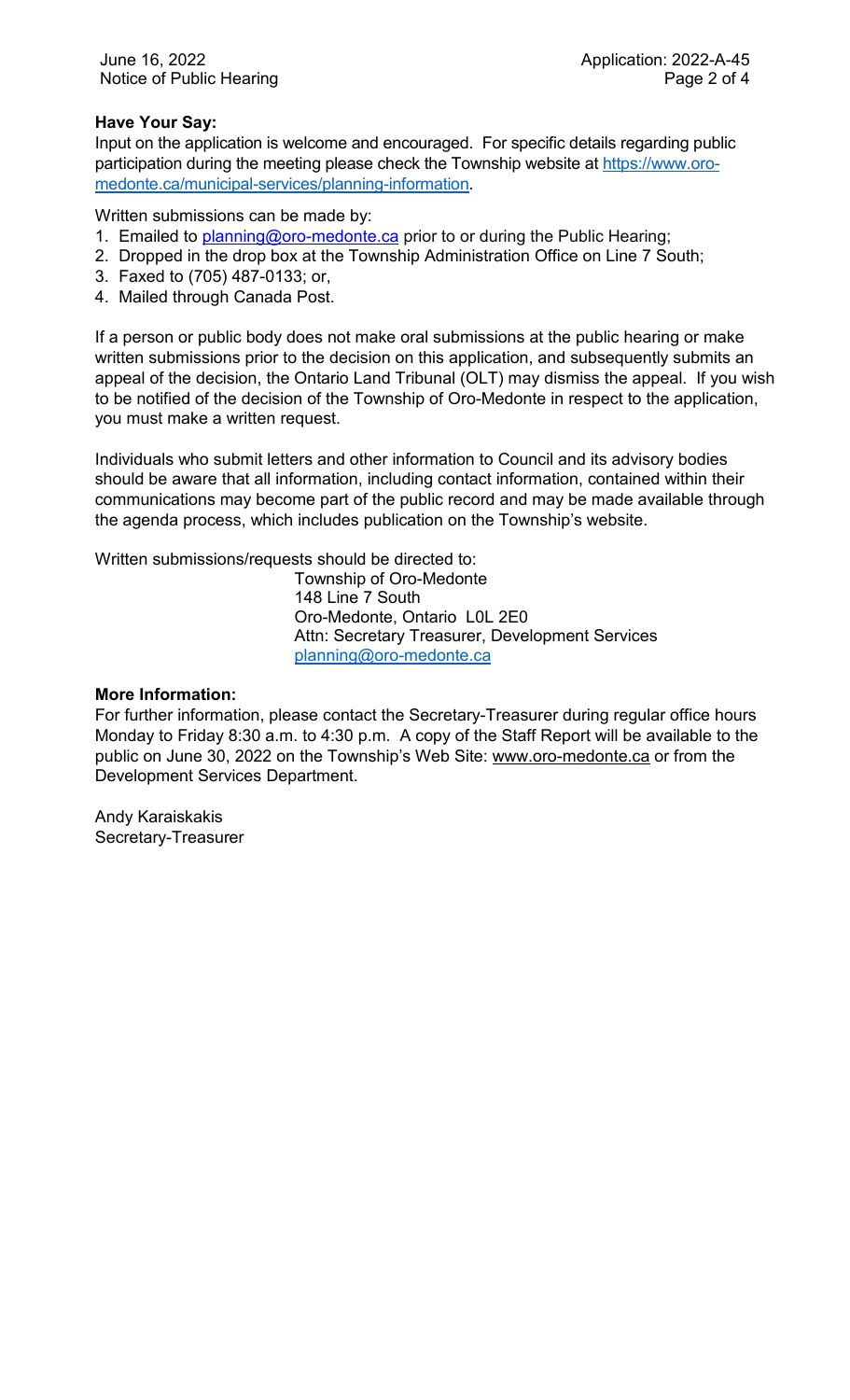## **Applicants ' Site Plan:**